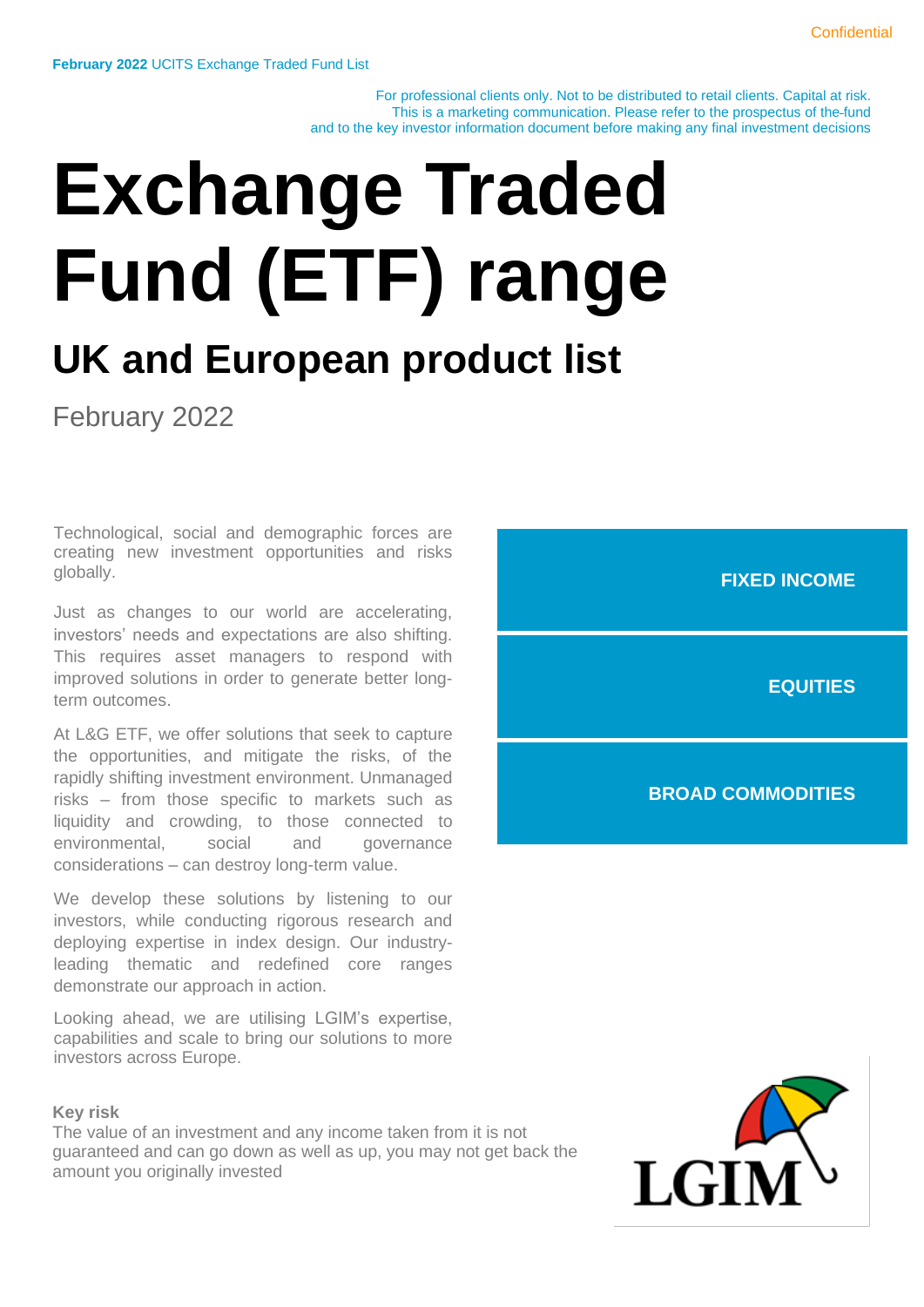### Fixed Income

| 은<br>Listing<br><u>jar</u><br>Sedol<br>xepr<br>ē<br>ă<br>Exch<br>岛<br>$\frac{2}{5}$<br>临<br>Blok<br>tick<br><u>=</u><br>_ | $\sigma$<br><b>lg</b><br>高 |  | <b>G</b> |  |
|---------------------------------------------------------------------------------------------------------------------------|----------------------------|--|----------|--|
|---------------------------------------------------------------------------------------------------------------------------|----------------------------|--|----------|--|

### **CORE FIXED INCOME ETFs**

| L&G UK Gilt 0-<br>5 Year<br><b>UCITS ETF</b> | LSE I          | UKG5 LN        | J.P. Morgan GBI UK Short-Term<br><b>Custom Maturity Index</b> | IE00BLRPQK69 | <b>BMHMZK7</b> | GBp        | 0.06% |
|----------------------------------------------|----------------|----------------|---------------------------------------------------------------|--------------|----------------|------------|-------|
| <b>L&amp;G ESG</b>                           | GY             | EMA5 GY        |                                                               |              | BMHMZM9        | <b>EUR</b> |       |
| <b>Emerging</b><br><b>Markets</b>            | IM.            | EMD5 IM        | J.P. Morgan ESG EMBI Global                                   |              | BMHMZL8        |            |       |
| Government                                   | LN             | EMD5 LN        | Diversified Short-Term Custom                                 | IE00BLRPQP15 | <b>BMHMZN0</b> | <b>USD</b> | 0.25% |
| Bond (USD)                                   |                | <b>EMDG LN</b> | Maturity Index                                                |              | BMVSW88        | GBp        |       |
| 0-5 Year<br><b>UCITS ETF</b>                 | <b>SE</b>      | EMD5 SW        |                                                               |              | BLFHF74        | CHF        |       |
| <b>L&amp;G ESG GBP</b><br>Corporate          | LN.<br>GBP5 LN |                | J.P. Morgan GCI ESG<br>Investment Grade GBP Short-            | IE00BLRPQN90 | BMHMZR4        | GBp        |       |
| Bond 0-5 Year<br><b>UCITS ETF</b>            | SE             | GBP5 SW        | <b>Term Custom Maturity Index</b>                             |              | BM93TR3        |            | 0.09% |
| <b>L&amp;G ESG GBP</b><br>Corporate          | LN.            | <b>GBPC LN</b> | J.P. Morgan GCI ESG<br>Investment Grade GBP Custom            | IE00BLRPQM83 | BMHMZV8        | GBp        |       |
| <b>Bond UCITS</b><br><b>ETF</b>              | <b>SE</b>      | <b>GBPC SW</b> | Maturity Index                                                |              | BM93TQ2        |            |       |
|                                              |                | <b>DRGN GY</b> |                                                               | IE00BLRPQL76 | BMHMZF2        |            |       |
| <b>L&amp;G ESG</b>                           | GY             | DRGE GY        |                                                               | IE000F472DU7 | <b>BNR4R26</b> | <b>EUR</b> |       |
| <b>China CNY</b>                             | IM.            | <b>DRGN IM</b> | J.P. Morgan China Custom                                      |              | BMHMZD0        |            | 0.30% |
| <b>Bond</b>                                  |                | DRGN LN        | Liquid ESG Capped Index                                       |              | BMHMZG3        | <b>USD</b> |       |
| <b>UCITS ETF</b>                             | LN.            | DRGG LN        |                                                               | IE00BLRPQL76 | BMVSW99        | GBp        |       |
|                                              | <b>SE</b>      | <b>DRGN SW</b> |                                                               |              | BLFHF63        | CHF        |       |
|                                              | GY             | <b>USAB GY</b> | J.P. Morgan ESG Global Credit                                 |              | BLRPRD6        | <b>EUR</b> |       |
| <b>L&amp;G ESG USD</b>                       | <b>IM</b>      | <b>USDC IM</b> |                                                               | IE00BLRPRD67 | BNHNG59        |            | 0.09% |
| Corporate<br><b>Bond UCITS</b>               |                | <b>USDG LN</b> | (GCI) Investment Grade USD                                    |              | BNHNJ16        | GBp        |       |
| <b>ETF</b>                                   | LN             | <b>USDCLN</b>  | <b>Custom Maturity Index</b>                                  |              | <b>BNHNHL2</b> | <b>USD</b> |       |
|                                              | <b>SE</b>      | <b>USDC SW</b> |                                                               |              | <b>BNHNHL2</b> | CHF        |       |
|                                              | GY             | <b>EMAB GY</b> |                                                               |              | BNHNFQ3        |            |       |
|                                              | <b>IM</b>      | <b>EMUS IM</b> |                                                               |              | BLRPRF8        | <b>EUR</b> |       |
|                                              |                | <b>EMUGLN</b>  |                                                               | IE00BLRPRF81 | BNHNG04        | GBp        | 0.35% |
| <b>L&amp;G ESG</b>                           |                | <b>EMUS LN</b> |                                                               |              | BNHNFY1        | <b>USD</b> |       |
| Emerging<br><b>Markets</b>                   | LN.            | <b>EMDH LN</b> | J.P. Morgan ESG CEMBI                                         | IE000YPT5PG3 | BP6JS23        | GBp        | 0.38% |
| Corporate                                    |                | <b>EMAU LN</b> | <b>Broad Diversified Custom</b>                               |              | BLCGR45        | <b>USD</b> | 0.35% |
| <b>Bond</b><br>(USD) UCITS                   |                | <b>EMAG LN</b> | Maturity Index                                                | IE00BLCGR455 | BMBVBT1        | GBp        | 0.35% |
| ETF                                          |                | <b>EMAU SW</b> |                                                               | IE00BLCGR455 | BN11TY9        |            | 0.35% |
|                                              | SE             | <b>EMUS SW</b> |                                                               | IE00BLRPRF81 | BNHNG15        | CHF        |       |
|                                              |                | <b>EMHC SW</b> |                                                               | IE0007EH5UK6 | BN46899        |            | 0.19% |
|                                              |                | <b>EMMH SW</b> |                                                               | IE000ZO4CUT7 | <b>BN468B1</b> | <b>EUR</b> |       |
| <b>L&amp;G ESG</b>                           | GY             | <b>GBNB GY</b> | J.P. Morgan ESG Green Bond Focus Index                        | IE00BMYDMD58 | BM90JQ3        | EUR        | 0.25% |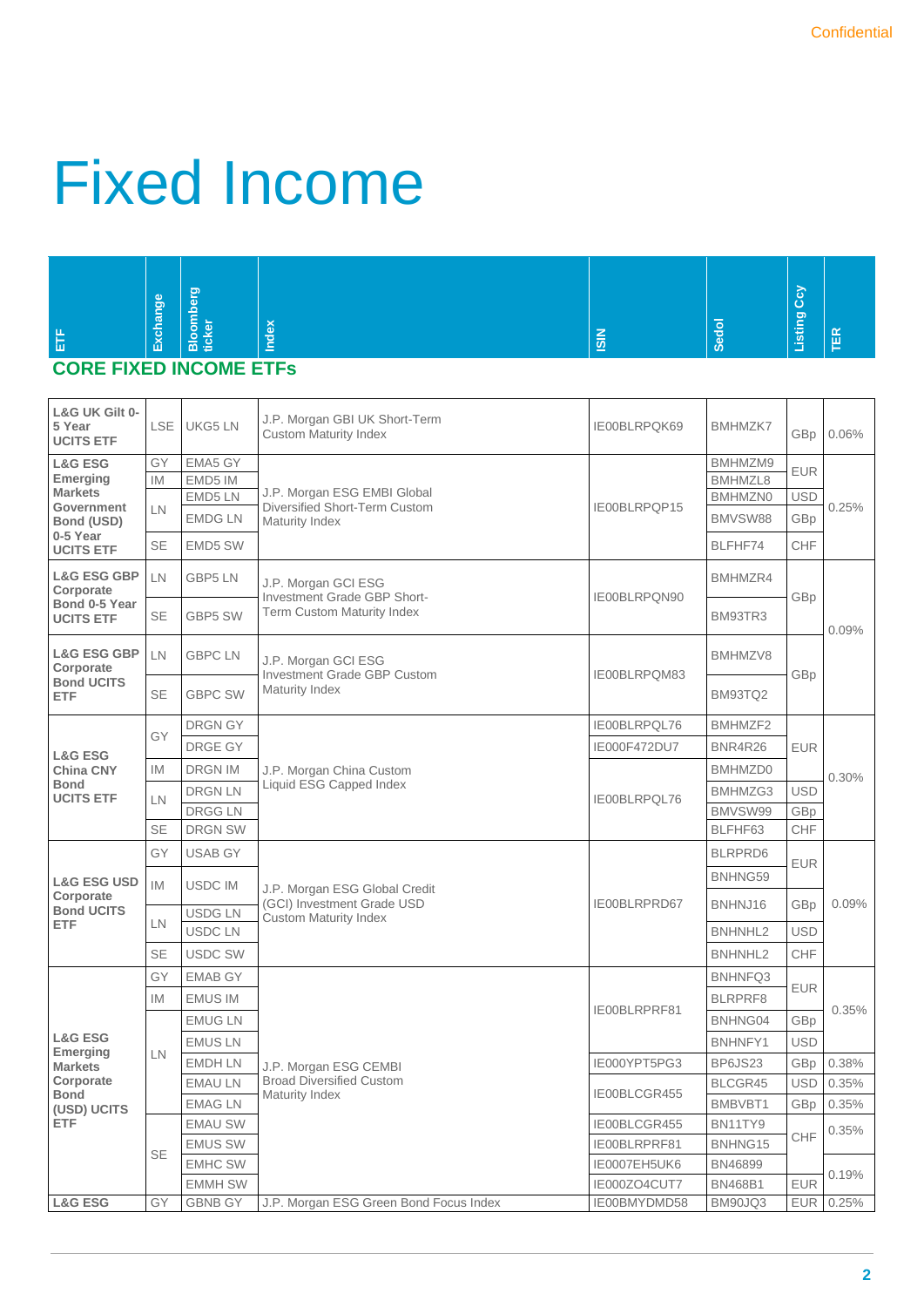| <b>Green Bond</b><br><b>IM</b>                                 |           | <b>GBND IM</b>        |                                        |              | BM90JS5 |            |          |
|----------------------------------------------------------------|-----------|-----------------------|----------------------------------------|--------------|---------|------------|----------|
| <b>UCITS ETF</b>                                               |           | <b>GBND LN</b>        |                                        | IE00BMYDMD58 | BMYDMD5 | <b>EUR</b> | 0.25%    |
|                                                                | LN.       | <b>GBNG LN</b>        | J.P. Morgan ESG Green Bond Focus Index |              | BM90JR4 | GBp        |          |
|                                                                | <b>SE</b> | <b>GBNB SW</b>        |                                        |              | BM90JT6 | <b>CHF</b> |          |
| L&G India INR<br>Government<br><b>Bond UCITS</b><br><b>ETF</b> | GY        | <b>TIGR GY</b>        |                                        |              | BNR4QW9 | <b>EUR</b> |          |
|                                                                | <b>IM</b> | <b>TIGR IM</b>        | J.P. Morgan India Government Fully     |              | BNR4QV8 |            |          |
|                                                                |           | <b>TIGR LN</b>        | Accessible Route (FAR) Bonds           | IE00BL6K6H97 | BL6K6H9 | <b>USD</b> | $0.39\%$ |
|                                                                |           | LN.<br><b>TIGG LN</b> | Index                                  |              | BNR4QT6 | GBp        |          |
|                                                                | <b>SE</b> | <b>TIGR SW</b>        |                                        |              | BN11TZ0 | <b>CHF</b> |          |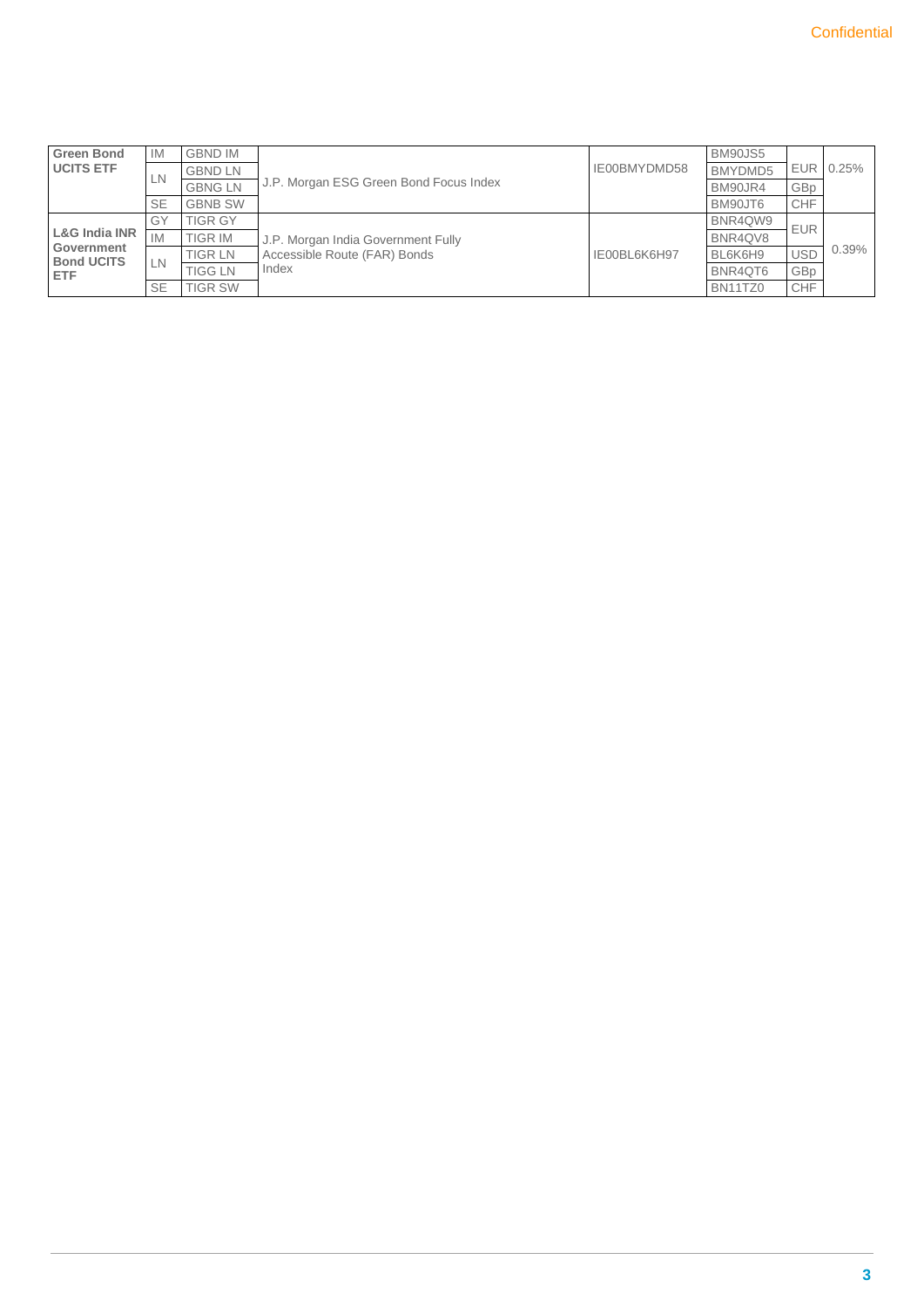## **Equities**

| e | l al<br>Exchan | <b>herg</b>     |        | ≂ | <b>Sedol</b> | R<br>ூ<br>istir |   |
|---|----------------|-----------------|--------|---|--------------|-----------------|---|
| ш |                | Bloon<br>ticker | ₫<br>∸ | 圆 |              | -               | E |

### **CORE RANGE**

| <b>L&amp;G UK Equity</b><br><b>UCITS ETF</b> | LN        | <b>LGUK LN</b> | Solactive Core United Kingdom Large & Mid Cap Index NTR                                            | IE00BFXR5R48                            | BF5CXS4        | GBp        |       |
|----------------------------------------------|-----------|----------------|----------------------------------------------------------------------------------------------------|-----------------------------------------|----------------|------------|-------|
|                                              | GY        | <b>ETLS GY</b> |                                                                                                    |                                         | BJT1PC3        |            |       |
|                                              | <b>NA</b> | <b>LGUS NA</b> |                                                                                                    |                                         | BGLRPX9        | <b>EUR</b> | 0.05% |
| <b>L&amp;G US Equity</b><br><b>UCITS ETF</b> | <b>IM</b> | <b>LGUS IM</b> | Solactive Core United States Large & Mid Cap Index NTR                                             | IE00BFXR5Q31                            | BGLRPM8        |            |       |
|                                              | LN        | <b>LGUS LN</b> |                                                                                                    |                                         | BF5CXR3        | <b>USD</b> |       |
|                                              |           | <b>LGUG LN</b> |                                                                                                    |                                         | BF5CY14        | GBp        |       |
|                                              | GY        | <b>ETLN GY</b> |                                                                                                    |                                         | <b>BJT1P90</b> |            |       |
| <b>L&amp;G Europe ex</b>                     | <b>NA</b> | <b>LGEU NA</b> |                                                                                                    |                                         | BGLRQ14        | <b>EUR</b> |       |
| <b>UK Equity</b><br><b>IM</b>                |           | <b>LGEU IM</b> | Solactive Core Developed Markets Europe ex UK Large                                                | IE00BFXR5V83<br>& Mid Cap EUR Index NTR | BGLRPR3        |            |       |
| <b>UCITS ETF</b>                             | LN        | <b>LGEU LN</b> |                                                                                                    |                                         | BF5CXW8        |            |       |
|                                              | LN        | <b>LGEG LN</b> |                                                                                                    | BF5CY58                                 | GBp            |            |       |
|                                              | GY        | <b>ETLK GY</b> |                                                                                                    |                                         | BJT1PJ0        |            |       |
| <b>L&amp;G Asia</b><br>Pacific               | <b>NA</b> | <b>LGAP NA</b> |                                                                                                    |                                         | BGLRQ25        | <b>EUR</b> |       |
| ex Japan Equity                              | IM.       | <b>LGAP IM</b> | Solactive Core Developed Markets Pacific ex Japan Large<br>IE00BFXR5W90<br>& Mid Cap USD Index NTR | <b>BGLRPS4</b>                          |                |            |       |
| <b>UCITS ETF</b>                             | LN        | <b>LGAP LN</b> |                                                                                                    |                                         | BF5CXX9        | <b>USD</b> |       |
|                                              |           | <b>LGAG LN</b> |                                                                                                    |                                         | BF5CY69        | GBp        | 0.10% |
|                                              | GY        | ETLQ GY        |                                                                                                    |                                         | BJT1PF6        |            |       |
| <b>L&amp;G Global</b>                        | <b>NA</b> | <b>LGGL NA</b> | Solactive Core Developed Markets Large & Mid Cap USD<br>IE00BFXR5S54<br>Index NTR                  | BGLRPZ1                                 | <b>EUR</b>     |            |       |
| <b>Equity UCITS</b>                          | IM        | <b>LGGL IM</b> |                                                                                                    | BGLRPP1                                 |                |            |       |
| <b>ETF</b>                                   | LN        | <b>LGGL LN</b> |                                                                                                    |                                         | BF5CXT5        | <b>USD</b> |       |
|                                              |           | <b>LGGG LN</b> |                                                                                                    |                                         | BF5CY25        | GBp        |       |
|                                              | GY        | <b>ETLR GY</b> |                                                                                                    |                                         | BKDW789        |            |       |
| L&G Japan                                    | <b>NA</b> | <b>LGJP NA</b> |                                                                                                    |                                         | BGLRQ03        | <b>EUR</b> |       |
| <b>Equity UCITS</b>                          | IM        | <b>LGJP IM</b> | Solactive Core Japan Large & Mid Cap USD Index NTR                                                 | IE00BFXR5T61                            | BGLRPQ2        |            |       |
| <b>ETF</b>                                   | LN        | <b>LGJPLN</b>  |                                                                                                    |                                         | BF5CXV7        | <b>USD</b> |       |
|                                              |           | <b>LGJG LN</b> |                                                                                                    |                                         | BF5CY47        | GBp        |       |
| <b>L&amp;G Europe</b>                        | LN        | <b>RIEU LN</b> |                                                                                                    |                                         | <b>BKLTRN7</b> | <b>EUR</b> |       |
| Equity<br>(Responsible                       |           | <b>RIEG LN</b> | <b>Foxberry Sustainability Consensus Europe</b>                                                    | IE00BKLTRN76                            | BKDK1Y7        | GBp        | 0.16% |
| Exclusions)                                  | <b>IM</b> | RIEU IM        |                                                                                                    |                                         | BKDK211        | <b>EUR</b> |       |
| <b>UCITS ETF</b>                             | GY        | DELF GY        |                                                                                                    |                                         | BKDK1Z8        | <b>EUR</b> |       |
| <b>L&amp;G US Equity</b>                     | <b>LN</b> | <b>RIUS LN</b> |                                                                                                    |                                         | BKLWY79        | <b>USD</b> |       |
| (Responsible                                 |           | <b>RIUG LN</b> | Foxberry Sustainability Consensus US Total Return Index                                            | IE00BKLWY790                            | <b>BK6Q250</b> | GBp        |       |
| Exclusions)                                  | IM.       | <b>RIUS IM</b> |                                                                                                    |                                         | <b>BK6Q261</b> | <b>EUR</b> | 0.12% |
| <b>UCITS ETF</b>                             | GY        | <b>DELG GY</b> |                                                                                                    |                                         | BJYFXM6        |            |       |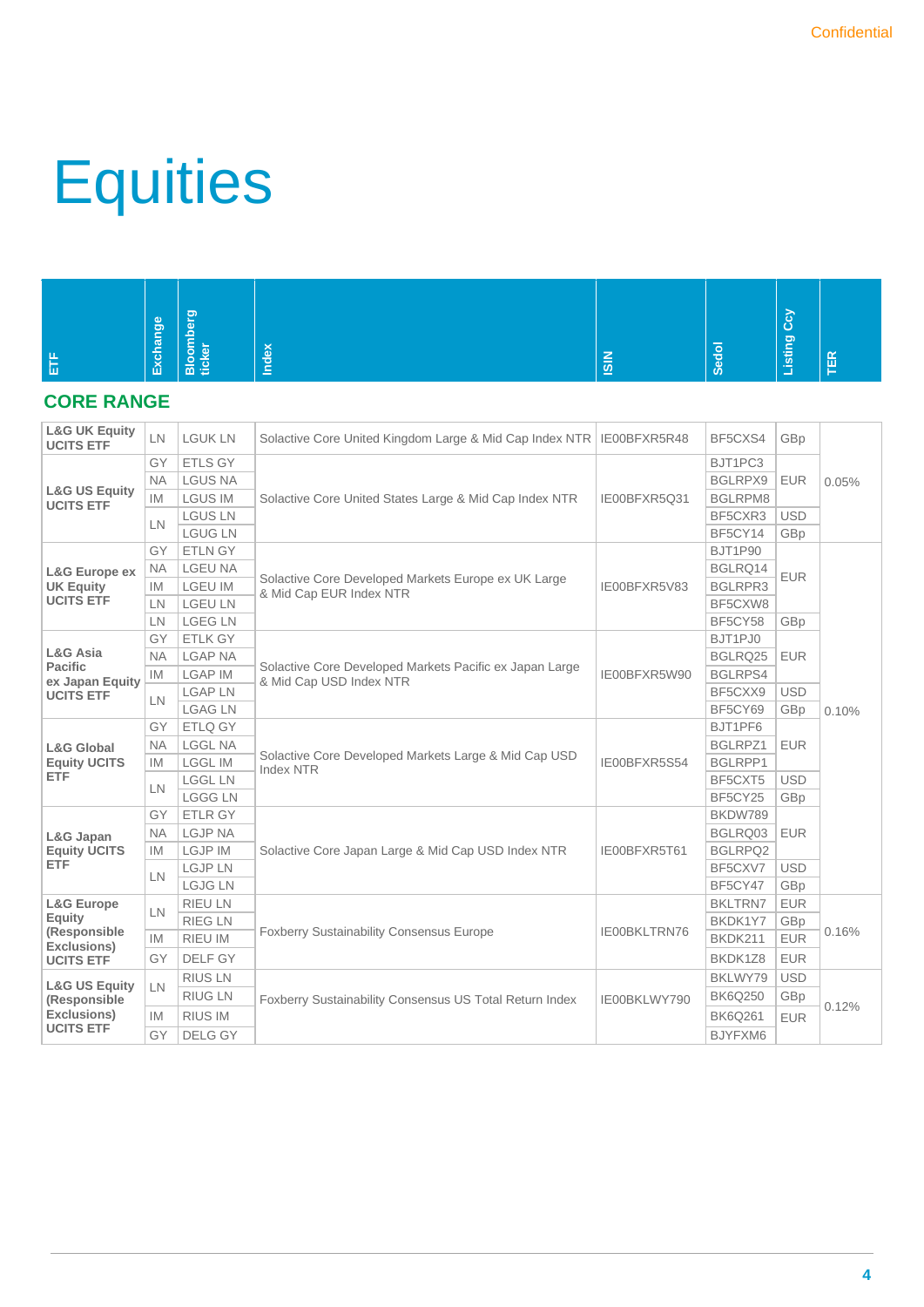## **Equities**

|              | <b>lge</b> | o.<br>-<br>₩         |          |                    |              | ြိ              |        |
|--------------|------------|----------------------|----------|--------------------|--------------|-----------------|--------|
| ய<br>▝▀<br>Ш | èς<br>Exch | −<br>Bloon<br>ticker | ebr<br>∸ | -<br>$\frac{5}{2}$ | <b>Sedol</b> | ு<br>istir<br>- | $\sim$ |

### **THEMATIC RANGE**

|                                  | GY        | <b>IROB GY</b> |                                                              |                | <b>BSNLRN7</b> | <b>EUR</b> |       |
|----------------------------------|-----------|----------------|--------------------------------------------------------------|----------------|----------------|------------|-------|
| <b>L&amp;G ROBO</b>              | <b>SE</b> | <b>ROBO SW</b> |                                                              |                | BYSXHW9        | CHF        |       |
| Global®                          | <b>NA</b> | ROBO NA        |                                                              |                | <b>BF33SS4</b> |            |       |
| <b>Robotics and</b>              | <b>IM</b> | ROBO IM        | ROBO Global Robotics and Automation UCITS Index              | IE00BMW3QX54   | BSKS1Z1        | <b>EUR</b> | 0.80% |
| Automation                       |           | <b>ROBOLN</b>  |                                                              |                | BMW3QX5        | <b>USD</b> |       |
| <b>UCITS ETF</b>                 | LN        | <b>ROBG LN</b> |                                                              |                | BQQPBC9        | GBp        |       |
|                                  |           | <b>ROBE LN</b> |                                                              |                | BQSTDS9        | <b>EUR</b> |       |
|                                  | GY        | <b>USPY GY</b> |                                                              |                | BYRMFH8        | <b>EUR</b> |       |
|                                  | <b>SE</b> | <b>ISPY SW</b> |                                                              |                | BYSXHT6        | CHF        |       |
| L&G Cyber                        | <b>NA</b> | <b>ISPY NA</b> |                                                              |                | BF33SD9        |            |       |
| <b>Security UCITS</b>            | <b>IM</b> | <b>ISPY IM</b> | <b>ISE Cyber Security UCITS Index Net Total Return Index</b> | IE00BYPLS672   | BYV7Q98        | <b>EUR</b> | 0.69% |
| <b>ETF</b>                       |           |                |                                                              |                |                |            |       |
|                                  | LN        | <b>USPY LN</b> |                                                              |                | BYPLS67        | <b>USD</b> |       |
|                                  |           | <b>ISPY LN</b> |                                                              |                | BYRGP36        | GBp        |       |
|                                  | GY        | <b>BATE GY</b> |                                                              |                | <b>BF0M743</b> |            |       |
| <b>L&amp;G Battery</b>           | <b>NA</b> | <b>BATT NA</b> |                                                              |                | BFYVFS6        | <b>EUR</b> |       |
| Value-Chain                      | IM        | <b>BATT IM</b> | Solactive Battery Value-Chain Index                          | IE00BF0M2Z96   | BF0M710        |            |       |
| <b>UCITS ETF</b>                 | SE        | <b>BATT SW</b> |                                                              |                | <b>BMG6964</b> | CHF        |       |
|                                  | LN        | <b>BATT LN</b> |                                                              |                | BF0M2Z9        | <b>USD</b> |       |
|                                  |           | <b>BATGLN</b>  |                                                              |                | <b>BF0M668</b> | GBp        |       |
|                                  | GY        | <b>ETLH GY</b> |                                                              |                | BF0M798        |            |       |
| L&G                              | <b>NA</b> | <b>ECOM NA</b> |                                                              |                | BFYVFQ4        | <b>EUR</b> |       |
| <b>Ecommerce</b>                 | <b>IM</b> | <b>ECOM IM</b> | Solactive eCommerce Logistics Index<br>IE00BF0M6N54          |                | <b>BF0M787</b> |            |       |
| Logistics                        | <b>SE</b> | <b>ECOM SW</b> |                                                              | <b>BMG6919</b> | CHF            |            |       |
| <b>UCITS ETF</b>                 |           | <b>ECOG LN</b> |                                                              |                | BF0M776        | GBp        |       |
|                                  | LN        | <b>ECOM LN</b> |                                                              |                | BF0M6N5        | <b>USD</b> |       |
|                                  | GY        | <b>ETLI GY</b> |                                                              | BDVP3N8        |                | 0.49%      |       |
|                                  | <b>NA</b> | <b>BIOT NA</b> |                                                              | BG10YM0        | <b>EUR</b>     |            |       |
| <b>L&amp;G Pharma</b>            | IM        | <b>BIOT IM</b> |                                                              |                | BDVP3M7        |            |       |
| Breakthrough                     | <b>SE</b> | <b>BIOT SW</b> | Solactive Pharma Breakthrough Value Index NTR                | IE00BF0H7608   | <b>BMG6942</b> | CHF        |       |
| <b>UCITS ETF</b>                 |           | <b>BIGT LN</b> |                                                              |                | BDT5BG9        | GBp        |       |
|                                  | LN        | <b>BIOT LN</b> |                                                              |                | <b>BF0H760</b> | <b>USD</b> |       |
|                                  | GY        | <b>XMLD GY</b> |                                                              |                | BKF34L2        |            |       |
|                                  |           |                |                                                              |                |                | <b>EUR</b> |       |
| <b>L&amp;G Artificial</b>        | <b>IM</b> | AIAI IM        | ROBO Global Artificial Intelligence Index TR                 | IE00BK5BCD43   | <b>BKF34Q7</b> |            |       |
| Intelligence<br><b>UCITS ETF</b> | LN        | <b>AIAG LN</b> |                                                              |                | BKF39F1        | GBp        |       |
|                                  |           | <b>AIAI LN</b> |                                                              |                | BKF34Q7        | <b>USD</b> |       |
|                                  | <b>SE</b> | <b>AIAI SW</b> |                                                              |                | <b>BMG6975</b> | CHF        |       |
|                                  | GY        | XMLC GY        |                                                              |                | BKF3BF5        | <b>EUR</b> |       |
| <b>L&amp;G Clean</b>             | IM        | <b>GLUG IM</b> | Solactive Clean Water Index NTR                              |                | BKF3D93        |            |       |
| <b>Water UCITS</b>               | <b>SE</b> | <b>GLUG SW</b> |                                                              | IE00BK5BC891   | <b>BMG6908</b> | CHF        |       |
| <b>ETF</b>                       | LN        | <b>GLGG LN</b> |                                                              |                | BKF3DC6        | GBp        |       |
|                                  |           | <b>GLUG LN</b> |                                                              |                | BKF3DB5        | <b>USD</b> |       |
|                                  | GY        | <b>RENW GY</b> |                                                              |                | BKF39P1        |            |       |
| <b>L&amp;G Clean</b>             | IM        | <b>RENW IM</b> |                                                              |                | BKF39R3        | <b>EUR</b> |       |
| <b>Energy UCITS</b>              | <b>SE</b> | <b>RENW SW</b> | Solactive Clean Energy Index                                 | IE00BK5BCH80   | BN76DS0        | CHF        |       |
| <b>ETF</b>                       |           | <b>RENGLN</b>  |                                                              |                | BKF3BD3        | GBp        |       |
|                                  | LE        | <b>RENW LN</b> |                                                              |                | BKF3B99        | <b>USD</b> |       |
| <b>L&amp;G Healthcare</b>        | GY        | <b>XMLH GY</b> | ROBO Global Healthcare Technology and Innovation             |                | BKF3DF9        |            |       |
| <b>Breakthrough</b>              | <b>IM</b> | <b>DOCT IM</b> | Index                                                        | IE00BK5BC677   | BKF3JG2        | <b>EUR</b> |       |
|                                  |           |                |                                                              |                |                |            |       |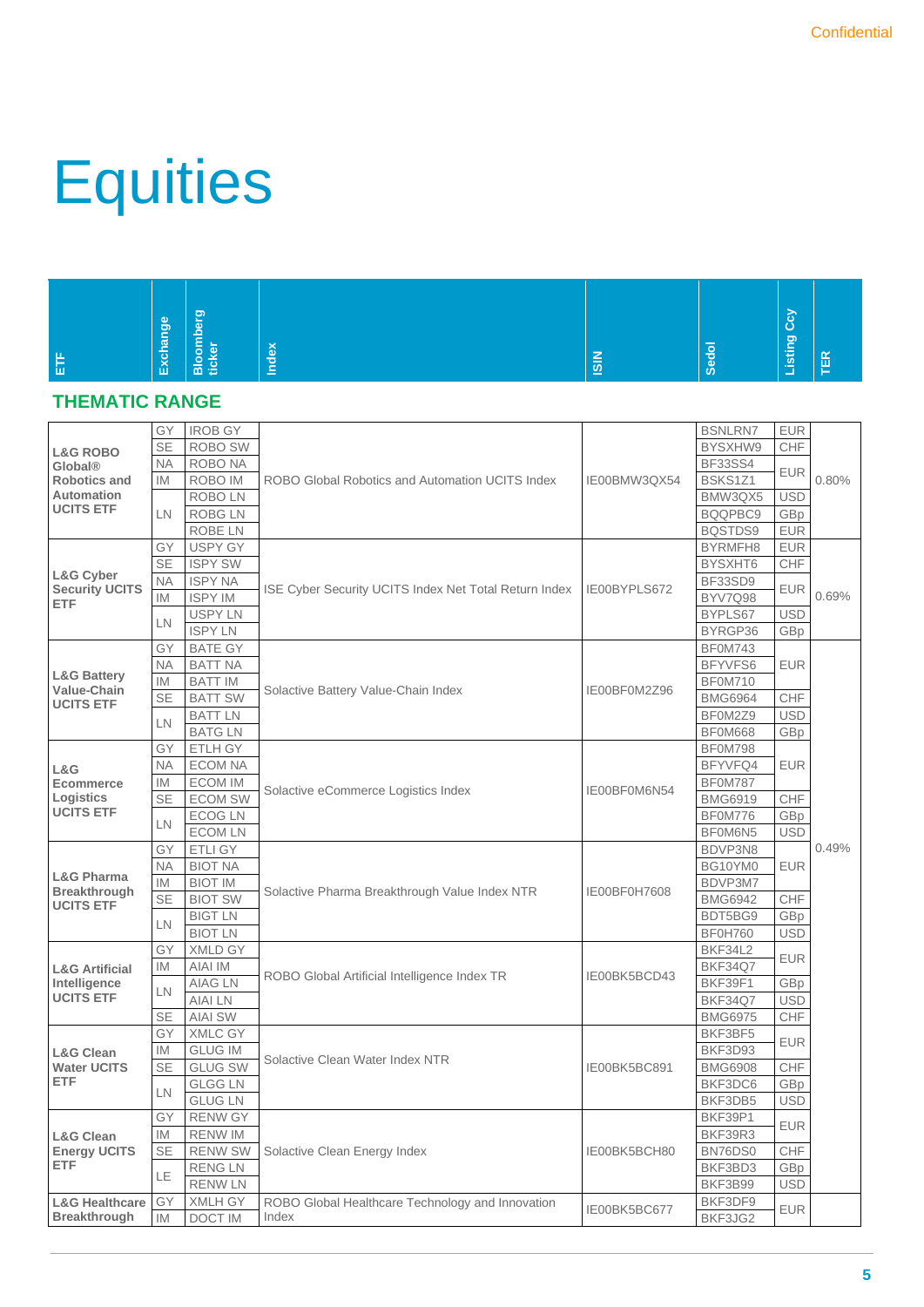| <b>UCITS ETF</b>                            | <b>SE</b>              | DOCT SW        |                                      |              | <b>BMG6920</b> | CHF        |       |
|---------------------------------------------|------------------------|----------------|--------------------------------------|--------------|----------------|------------|-------|
|                                             | LN                     | <b>DOCGLN</b>  |                                      |              | BKF3JQ2        | GBp        |       |
|                                             |                        | <b>DOCTLN</b>  |                                      |              | BKF3JJ5        | <b>USD</b> |       |
|                                             | GY                     | <b>HTMW GY</b> |                                      |              | BM90KS2        | <b>EUR</b> | 0.49% |
| L&G Hydrogen<br>Economy<br><b>UCITS ETF</b> | <b>IM</b>              | <b>HTWO IM</b> |                                      | IE00BMYDM794 | BM90KR1        |            |       |
|                                             | <b>SE</b>              | <b>HTWO SW</b> | Solactive Hydrogen Economy Index NTR |              | BM90KV5        | <b>CHF</b> |       |
|                                             |                        | <b>HTWG LN</b> |                                      |              | BM90KT3        | GBp        |       |
|                                             | LN                     | <b>HTWO LN</b> |                                      |              | BMYDM79        | <b>USD</b> |       |
| <b>L&amp;G Digital</b>                      | <b>IM</b>              | <b>DPAY IM</b> |                                      |              | <b>BF92J26</b> | <b>EUR</b> |       |
| <b>Payments</b>                             | LN                     | <b>DPAGLN</b>  |                                      |              | BF92J15        | GBp        |       |
|                                             | <b>UCITS ETF</b><br>GY | <b>DPAY LN</b> | Solactive Digital Payments Index NTR | IE00BF92J153 | BF3TMC4        | <b>USD</b> |       |
|                                             |                        | <b>DPGA GY</b> |                                      |              | BF92J37        | <b>EUR</b> |       |
|                                             | <b>SE</b>              | <b>DPAY SW</b> |                                      |              | BNLXPM5        | CHF        |       |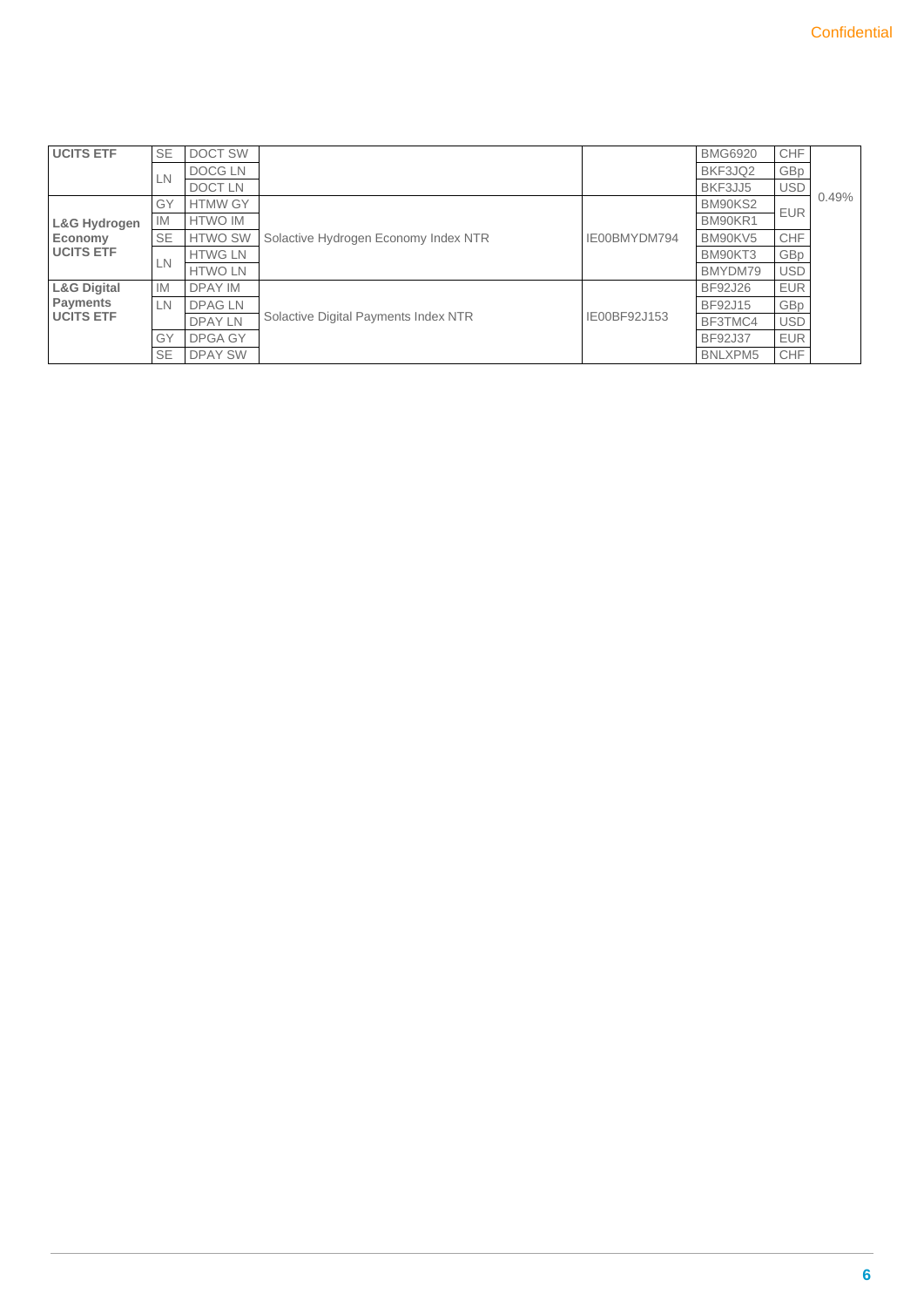### **Equities**

|   | ge     | ಠಾ<br>е         | محاد<br>æ          |               | _<br>÷ | ပြ<br>ு |  |
|---|--------|-----------------|--------------------|---------------|--------|---------|--|
| ш | Exchan | Bloon<br>ticker | $\frac{e}{2}$<br>⋍ | $\frac{2}{5}$ | ທ      | istir   |  |

### **QUALITY EQUITY DIVIDENDS ESG EXCLUSIONS RANGE**

| <b>L&amp;G Quality</b>                                                                                                                 | LN        | LDEU LN                                                               |                                                                                         |              | BMYDM91 | <b>EUR</b> |       |
|----------------------------------------------------------------------------------------------------------------------------------------|-----------|-----------------------------------------------------------------------|-----------------------------------------------------------------------------------------|--------------|---------|------------|-------|
| Equity<br><b>Dividends ESG</b>                                                                                                         |           | <b>LDEG LN</b>                                                        | FTSE Developed Europe ex UK All Cap ex CW ex TC ex                                      |              | BM90JH4 | GBp        |       |
| <b>Exclusions</b><br>Europe ex-UK                                                                                                      | <b>IM</b> | LDEU IM                                                               | REITS Dividend Growth with Quality Net Tax Index                                        | IE00BMYDM919 | BM90JG3 |            | 0.25% |
| <b>UCITS ETF</b>                                                                                                                       | GY        | <b>LGGE GY</b>                                                        |                                                                                         |              | BM90JF2 | <b>EUR</b> |       |
| <b>L&amp;G Quality</b><br>Equity<br><b>Dividends ESG</b><br><b>Exclusions UK</b><br><b>UCITS ETF</b>                                   | LN        | LDUK LN                                                               | FTSE All Share ex IT ex CW ex TC ex REITS Dividend<br>Growth with Quality Net Tax Index | IE00BMYDM802 | BMYDM80 | GBp        | 0.25% |
| <b>L&amp;G Quality</b><br>Equity                                                                                                       | LN        | <b>LDAP LN</b>                                                        |                                                                                         |              | BMYDMB3 | <b>USD</b> | 0.40% |
| <b>Dividends ESG</b><br><b>Exclusions Asia</b>                                                                                         |           | <b>LDAG LN</b>                                                        | FTSE Developed Asia Pacific ex Japan All Cap ex CW ex                                   | IE00BMYDMB35 | BM90JL8 | GBp        |       |
| Pacific ex-                                                                                                                            | IM        | <b>LDAP IM</b>                                                        | TC ex REITS Dividend Growth with Quality Net Tax Index                                  |              | BM90JK7 |            |       |
| Japan UCITS<br><b>ETF</b>                                                                                                              | GY        | <b>LGGA GY</b>                                                        |                                                                                         |              | BM90JJ6 | <b>EUR</b> |       |
| <b>L&amp;G Quality</b><br>Equity<br><b>Dividends ESG</b><br><b>Exclusions</b><br><b>Emerging</b><br><b>Markets UCITS</b><br><b>ETF</b> |           | LDEM LN                                                               | FTSE Emerging All Cap ex CW ex TC ex                                                    | IE00BMYDMC42 | BMYDMC4 | <b>USD</b> |       |
|                                                                                                                                        | LN        | <b>REITS Dividend Growth with Quality Net</b><br>Tax Index<br>LDME LN |                                                                                         | BM90JP2      | GBp     | 0.45%      |       |

### **ENERGY, INFRASTRUCTURE AND COMMODITIES RANGE**

|                                                          | GY        | <b>ETLX GY</b> |                                                 |              | BVC3NR1        | <b>EUR</b> |       |
|----------------------------------------------------------|-----------|----------------|-------------------------------------------------|--------------|----------------|------------|-------|
| <b>L&amp;G Gold</b><br><b>Mining UCITS</b><br><b>ETF</b> | <b>SE</b> | <b>AUCO SW</b> |                                                 |              | B71GBH9        | CHF        |       |
|                                                          | <b>NA</b> | AUCO NA        |                                                 |              | <b>B3D34V5</b> | <b>EUR</b> |       |
|                                                          | <b>IM</b> | <b>AUCO IM</b> | <b>Global Gold Miners Index</b>                 | IE00B3CNHG25 | B3L9VL4        |            | 0.65% |
|                                                          |           | <b>AUCO LN</b> |                                                 |              | B3CJVD5        | <b>USD</b> |       |
|                                                          | LN        | <b>AUCPLN</b>  |                                                 |              | B3DWRM4        | GBp        |       |
|                                                          | GY        | <b>XMLP GY</b> |                                                 |              | BVG2QM0        | <b>EUR</b> | 0.25% |
| <b>L&amp;G US Energy</b>                                 | <b>SE</b> | <b>MLPI SW</b> |                                                 |              | BKRVHB5        | CHF        |       |
| Infrastructure<br><b>IMLP UCITS ETF</b>                  | <b>IM</b> | <b>MLPI IM</b> | Solactive US Energy Infrastructure MLP Index TR | IE00BHZKHS06 | BPFJT98        | <b>EUR</b> |       |
|                                                          | LN        | <b>MLPILN</b>  |                                                 |              | <b>BHZKHS0</b> | <b>USD</b> |       |
|                                                          |           | <b>MLPX LN</b> |                                                 |              | BKRVH71        | GBp        |       |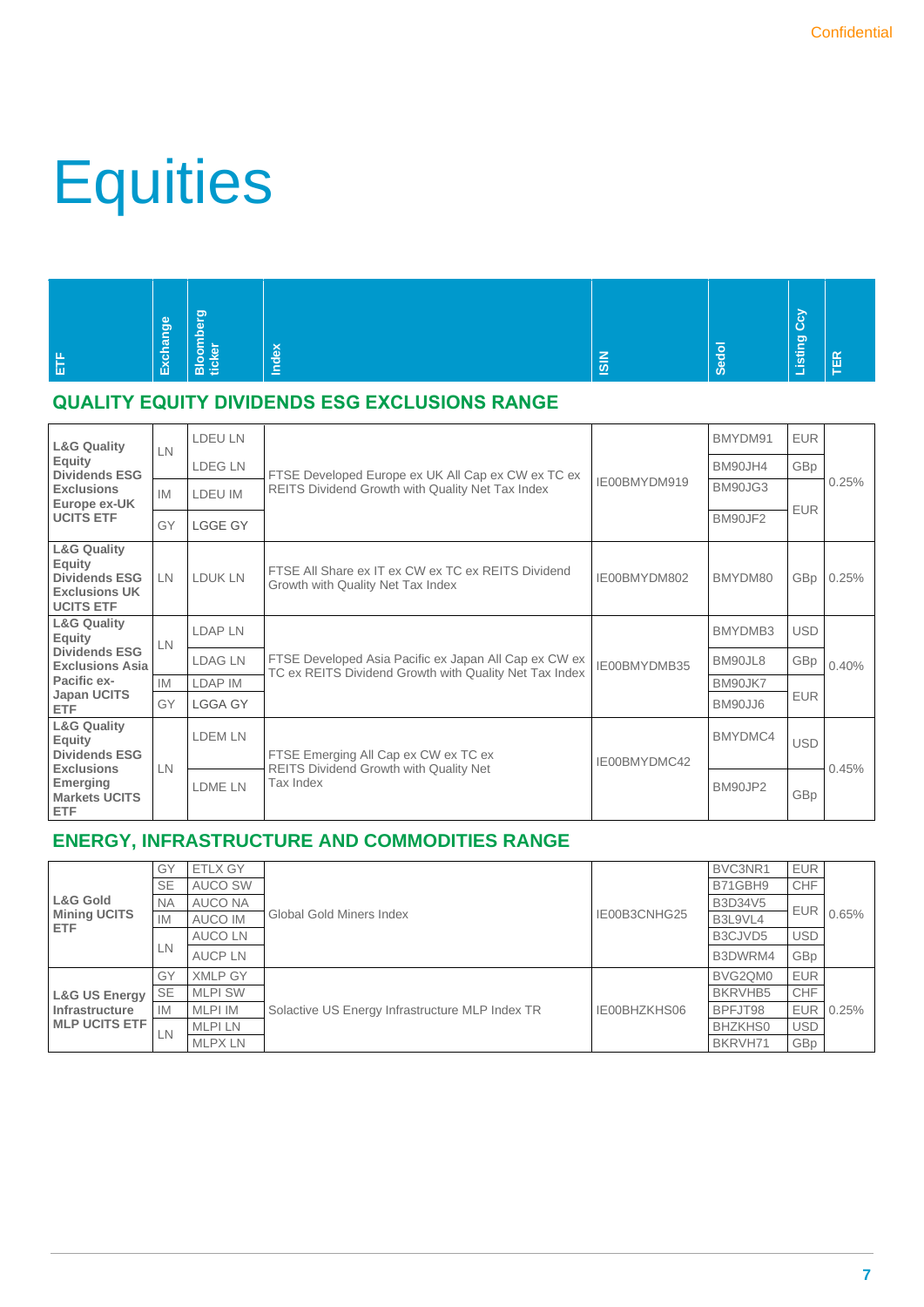### **CHANGING DEMOGRAPHICS RANGE**

|                                                        | GY        | <b>CASH GY</b> |                                                                  |              | BVC3P19        |            |       |
|--------------------------------------------------------|-----------|----------------|------------------------------------------------------------------|--------------|----------------|------------|-------|
| L&G E Fund<br><b>IMSCI China A</b><br><b>UCITS ETF</b> | <b>NA</b> | <b>CASH NA</b> |                                                                  |              | BMNQP25        | <b>EUR</b> |       |
|                                                        | <b>IM</b> | <b>CASH IM</b> | MSCI China A Index (USD) (Net Total Return)                      | IE00BHBFDF83 | BNG83N2        |            | 0.88% |
|                                                        | LN        | <b>CASH LN</b> |                                                                  |              | BHBFDF8        | <b>USD</b> |       |
|                                                        |           | <b>CASE LN</b> |                                                                  |              | <b>BL95G71</b> | GBp        |       |
|                                                        | GY        | ETLZ GY        |                                                                  |              | BVC3NS2        |            |       |
| <b>L&amp;G Russell</b>                                 | <b>NA</b> | RTWO NA        |                                                                  |              | B3D3545        | <b>EUR</b> |       |
| 2000 US Small                                          | <b>IM</b> | <b>RTWO IM</b> | Russell 2000 0.4 Quality Target Exposure Factor Net Tax<br>Index | IE00B3CNHJ55 | B3L9W00        |            | 0.30% |
| <b>Cap UCITS ETF</b>                                   | LN        | <b>RTWO LN</b> |                                                                  |              | B3CJZ88        | <b>USD</b> |       |
|                                                        |           | <b>RTWP LN</b> |                                                                  |              | B3DWS09        | GBp        |       |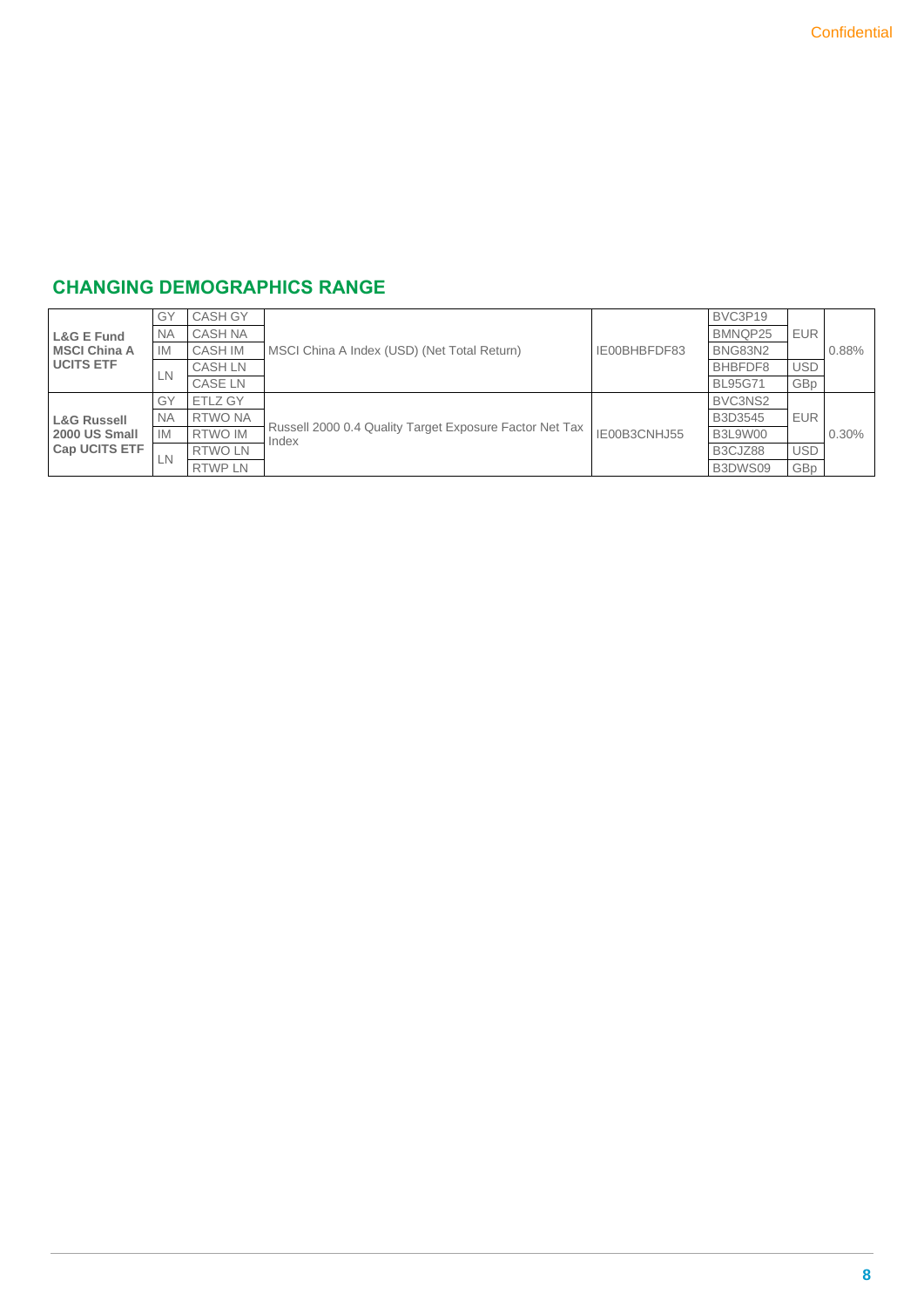### Broad Commodities

|         | <b>l</b><br>Bl<br>igi | ಾ<br>-<br>⋍<br>≍<br>$\overline{a}$<br>м | 45            | -             | ≂         | <b>G</b><br>ஜ     | $\alpha$ |
|---------|-----------------------|-----------------------------------------|---------------|---------------|-----------|-------------------|----------|
| ய<br>ŢШ | Exch                  | <u>ŏ</u><br>tick<br>ന                   | ğ<br><u>=</u> | $\frac{1}{2}$ | <b>SC</b> | <b>istir</b><br>÷ | π<br>_   |

### **ENERGY, INFRASTRUCTURE AND COMMODITIES RANGE**

| <b>L&amp;G Longer</b><br><b>Dated All</b><br><b>Commodities</b><br><b>UCITS ETF</b>                   | GY        | ETL2 GY        |                                                                                | IE00B4WPHX27 | BWNGS26 | <b>EUR</b> | 0.30% |
|-------------------------------------------------------------------------------------------------------|-----------|----------------|--------------------------------------------------------------------------------|--------------|---------|------------|-------|
|                                                                                                       | <b>SE</b> | COMF SW        | Bloomberg Commodity Index 3 Month Forward                                      |              | B7TBX69 | <b>CHF</b> |       |
|                                                                                                       | <b>NA</b> | <b>COMF NA</b> |                                                                                |              | BPYD1C8 | <b>EUR</b> |       |
|                                                                                                       | <b>IM</b> | <b>COMF IM</b> | Total Return                                                                   |              | B985L28 |            |       |
|                                                                                                       | LN        | <b>COMF LN</b> |                                                                                |              | B4WPHX2 | <b>USD</b> |       |
|                                                                                                       |           | <b>CMFPLN</b>  |                                                                                |              | B51WGY5 | GBp        |       |
| <b>L&amp;G All</b><br><b>Commodities</b><br><b>UCITS ETF</b>                                          | GY        | ETLF GY        |                                                                                |              | BF0BH84 | <b>EUR</b> | 0.15% |
|                                                                                                       | <b>LN</b> | <b>BCOM LN</b> | <b>Bloomberg Commodity Index Total Return</b>                                  | IE00BF0BCP69 | BF0BCP6 | <b>USD</b> |       |
|                                                                                                       |           | <b>BCOG LN</b> |                                                                                |              | BYXYX29 | GBp        |       |
| <b>L&amp;G Multi-</b><br><b>Strategy</b><br><b>Enhanced</b><br><b>Commodities</b><br><b>UCITS ETF</b> | LN        | <b>ENCOLN</b>  | Barclays Backwardation Tilt Multi-Strategy Capped<br><b>Total Return Index</b> | IE00BFXR6159 | BF5CXZ1 | <b>USD</b> | 0.30% |
|                                                                                                       |           | <b>ENCG LN</b> |                                                                                |              | BF5CY81 | GBp        |       |
|                                                                                                       | <b>IM</b> | <b>ENCO IM</b> |                                                                                |              | BFD2RQ2 | <b>EUR</b> |       |
|                                                                                                       | GY        | EN4C GY        |                                                                                |              | BKF34H8 |            |       |
|                                                                                                       | SW        | <b>ENCO SW</b> |                                                                                |              | BNLXPP8 | CHF        |       |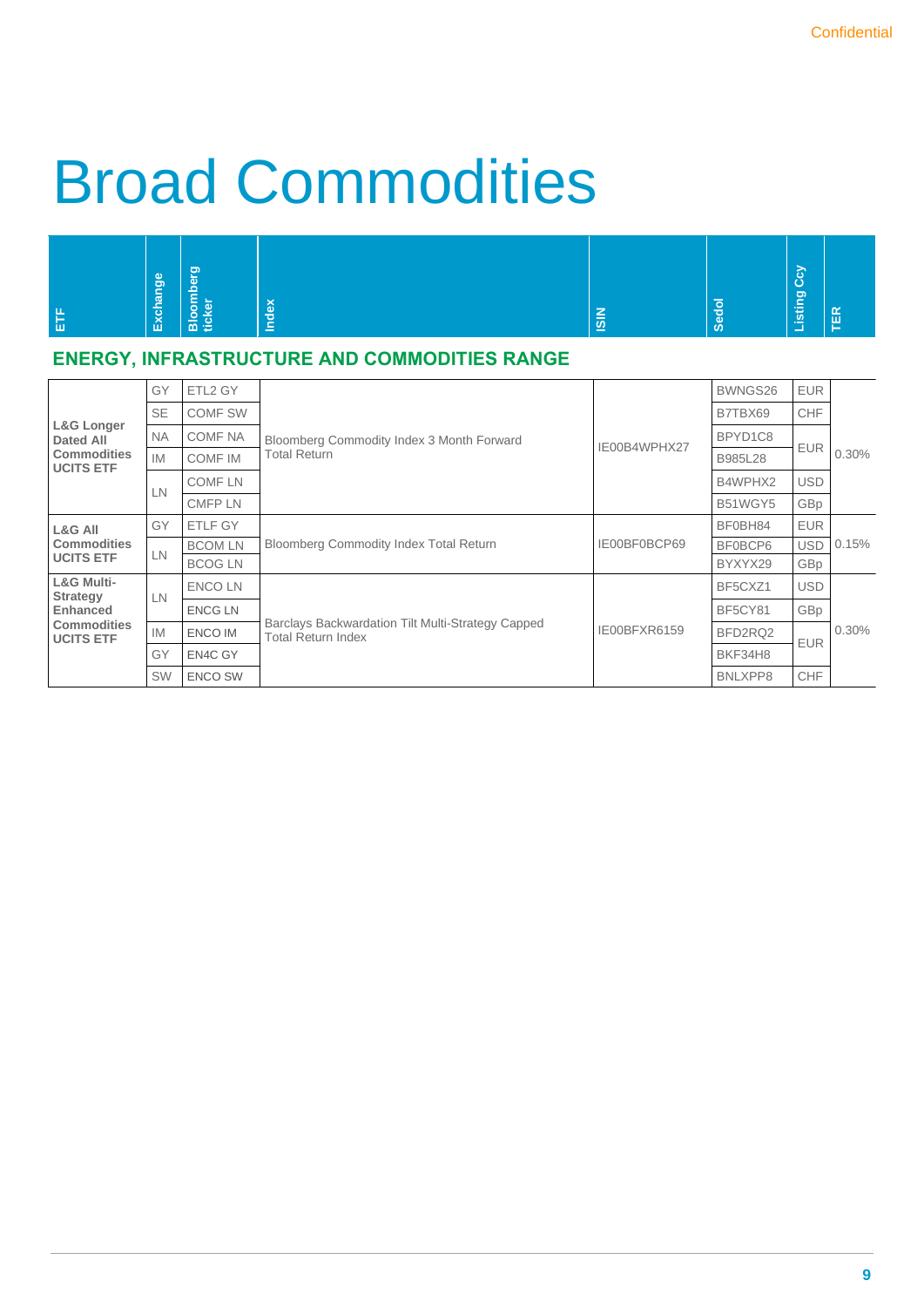### **LEGEND**

#### **Exchange codes**

| London Stock Exchange: | LN        |
|------------------------|-----------|
| Deutsche Boerse:       | GY        |
| Borsa Italiana         | IM        |
| Euronext Amsterdam:    | <b>NA</b> |
| <b>Euronext Paris:</b> | FP        |
| SIX Swiss Exchange:    | SF        |

#### **TER definition**

Total Expense Ratio (TER) is the annual fee inclusive of all costs involved in managing the fund.

The funds on this page have been assessed as being 'complex products' under MiFID II and therefore they should not be distributed or sold to Retail Clients without an appropriateness test.

The value of an investment and any income taken from it is not guaranteed and can go down as well as up, you may not get back the amount you originally invested.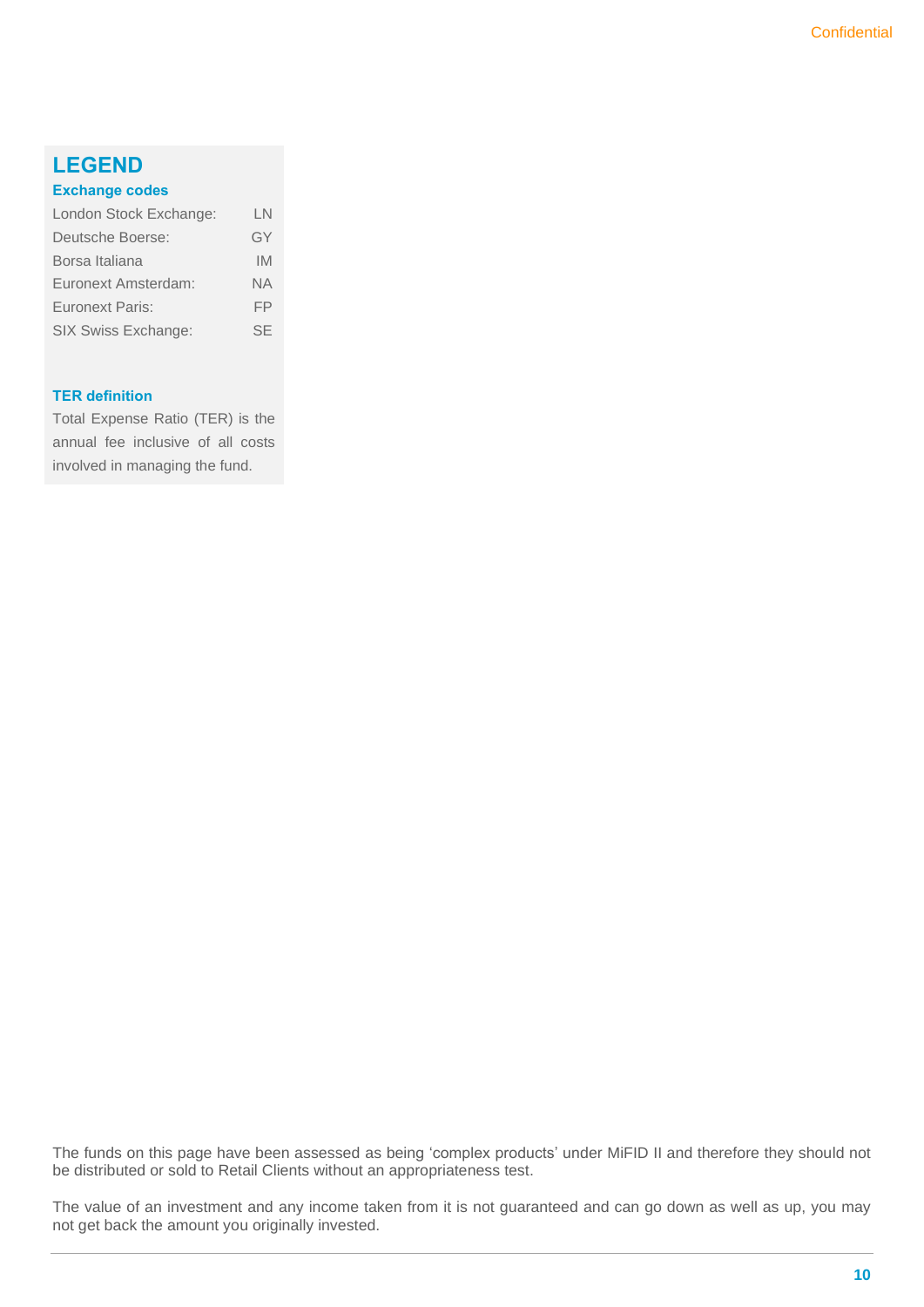**To find out more about L&G ETF**



www.lgimetf.com fundsales@lgim.com

0345 070 8684

### **Key risks**

Past performance is not a guide to the future. The value of an investment and any income taken from it is not guaranteed and can go down as well as up, you may not get back the amount you originally invested.

### **Important information**

The information contained in this document (the 'Information') has been prepared by LGIM Managers Europe Limited ('LGIM Europe'), or by its affiliates ('Legal & General', 'we' or 'us'). Such Information is the property and/or confidential information of Legal & General and may not be disclosed by you to any other person without the prior written consent of Legal & General.

No party shall have any right of action against Legal & General in relation to the accuracy or completeness of the Information, or any other written or oral information made available in connection with this publication. Any investment advice that we provide to you is based solely on the limited initial information which you have provided to us. No part of this or any other document or presentation provided by us shall be deemed to constitute 'proper advice' for the purposes of the Investment Intermediaries Act 1995 (as amended). Any limited initial advice given relating to professional services will be further discussed and negotiated in order to agree formal investment guidelines which will form part of written contractual terms between the parties.

Past performance is no guarantee of future results. The value of an investment and any income taken from it is not guaranteed and can go down as well as up; you may not get back the amount you originally invested.

The Information has been produced for use by a professional investor and their advisors only. It should not be distributed without our permission.

A summary of investor rights associated with an investment in the Fund shall be available from [www.lgim.com/investor\\_rights.](http://www.lgim.com/investor_rights)

The risks associated with each fund or investment strategy are set out in this publication, its KIID, the relevant prospectus or investment management agreement (as applicable) and these should be read and understood before making any investment decisions. A copy of the relevant documentation can be obtained from your Client Relationship Manager. A copy of the English version of the prospectus of the Fund and the key investor information document relating to the Fund is available at www.lgim.com and may also be obtained from your Client Relationship Manager. Where required under national rules, the key investor information document will also be available in the local language of the relevant EEA Member State.

#### **Confidentiality and limitations:**

Unless otherwise agreed by Legal & General in writing, the Information in this document (a) is for information purposes only and we are not soliciting any action based on it, and (b) is not a recommendation to buy or sell securities or pursue a particular investment strategy; and (c) is not investment, legal, regulatory or tax advice. Any trading or investment decisions taken by you should be based on your own analysis and judgment (and/or that of your professional advisors) and not in reliance on us or the Information. To the fullest extent permitted by law, we exclude all representations, warranties, conditions, undertakings and all other terms of any kind, implied by statute or common law, with respect to the Information including (without limitation) any representations as to the quality, suitability, accuracy or completeness of the Information.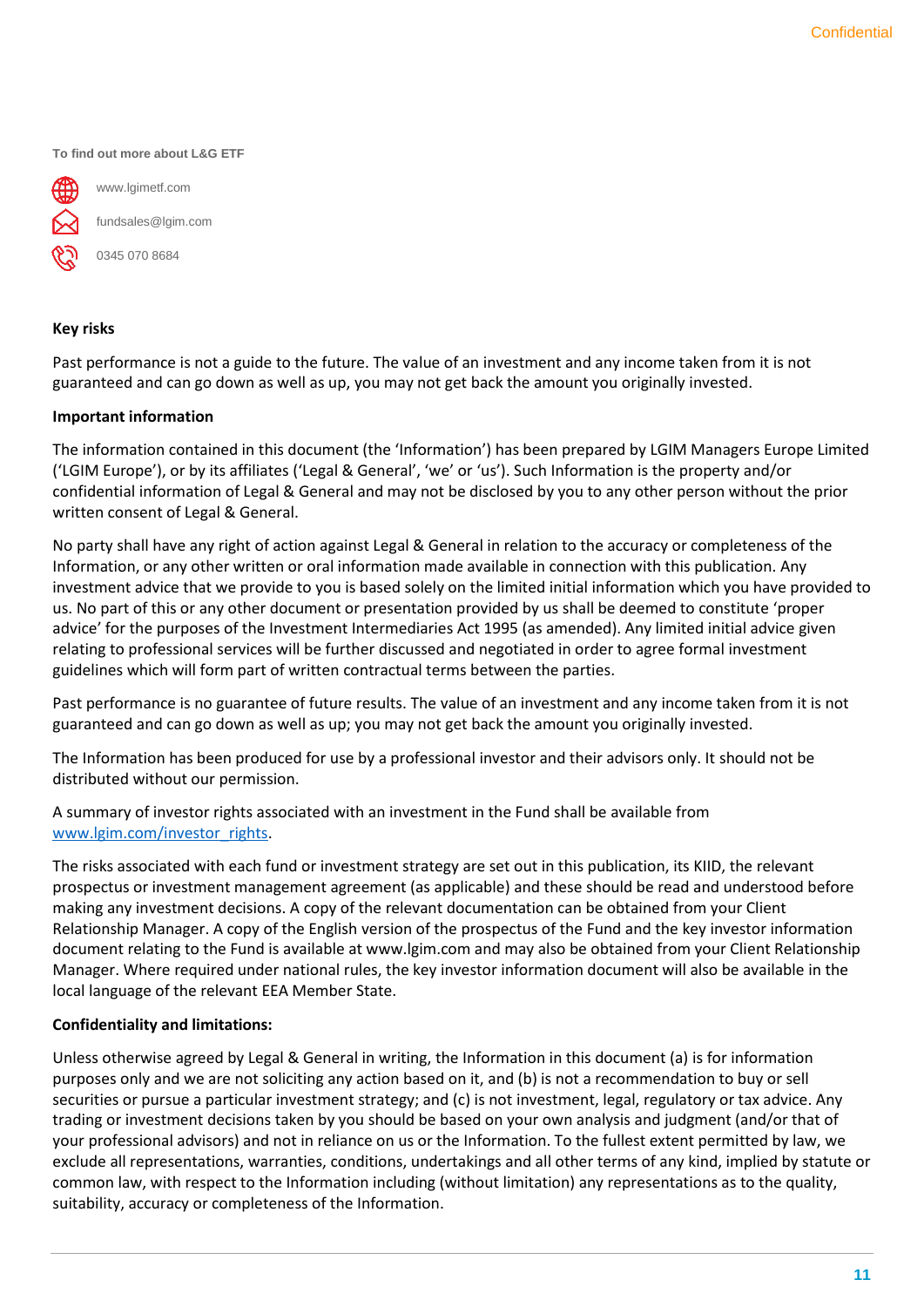Any projections, estimates or forecasts included in the Information (a) shall not constitute a guarantee of future events, (b) may not consider or reflect all possible future events or conditions relevant to you (for example, market disruption events); and (c) may be based on assumptions or simplifications that may not be relevant to you.

The Information is provided 'as is' and 'as available'. To the fullest extent permitted by law, Legal & General accepts no liability to you or any other recipient of the Information for any loss, damage or cost arising from, or in connection with, any use or reliance on the Information. Without limiting the generality of the foregoing, Legal & General does not accept any liability for any indirect, special or consequential loss howsoever caused and, on any theory, or liability, whether in contract or tort (including negligence) or otherwise, even if Legal & General has been advised of the possibility of such loss.

A decision may be taken at any time to terminate the arrangements made for the marketing of the Fund in any EEA Member State in which it is currently marketed. In such circumstances, investors in the affected EEA member state will be notified of this decision and will be provided with the opportunity to redeem their shareholding in the Fund free of any charges or deductions for at least 30 working days from the date of such notification.

#### **Third party data:**

Where this document contains third party data ('Third Party Data'), we cannot guarantee the accuracy, completeness or reliability of such Third-Party Data and accept no responsibility or liability whatsoever in respect of such Third-Party Data.

### **Publication, amendments and updates:**

We are under no obligation to update or amend the Information or correct any errors in the Information following the date it was delivered to you. Legal & General reserves the right to update this document and/or the Information at any time and without notice. Although the Information contained in this document is believed to be correct as at the time of printing or publication, no assurance can be given to you that this document is complete or accurate in the light of information that may become available after its publication. The Information may not take into account any relevant events, facts or conditions that have occurred after the publication or printing of this document.

### **Telephone recording:**

As required under applicable laws Legal & General will record all telephone and electronic communications and conversations with you that result or may result in the undertaking of transactions in financial instruments on your behalf. Such records will be kept for a period of five years (or up to seven years upon request from the Central Bank of Ireland (or such successor from time to time)) and will be provided to you upon request.

In the United Kingdom and outside the European Economic Area, it is issued by Legal & General Investment Management Limited, authorised and regulated by the Financial Conduct Authority, No. 119272. Registered in England and Wales No. 02091894 with registered office at One Coleman Street, London, EC2R 5AA.

In the European Economic Area, it is issued by LGIM Managers (Europe) Limited, authorised by the Central Bank of Ireland as a UCITS management company (pursuant to European Communities (Undertakings for Collective Investment in Transferable Securities) Regulations, 2011 (S.I. No. 352 of 2011), as amended) and as an alternative investment fund manager with "top up" permissions which enable the firm to carry out certain additional MiFID investment services (pursuant to the European Union (Alternative Investment Fund Managers) Regulations 2013 (S.I. No. 257 of 2013), as amended). Registered in Ireland with the Companies Registration Office (No. 609677). Registered Office: 70 Sir John Rogerson's Quay, Dublin, 2, Ireland. Regulated by the Central Bank of Ireland (No. C173733).

LGIM Managers (Europe) Limited operates a branch network in the European Economic Area, which is subject to supervision by the Central Bank of Ireland. In Italy, the branch office of LGIM Managers (Europe) Limited is subject to limited supervision by the Commissione Nazionale per le società e la Borsa ("CONSOB") and is registered with Banca d'Italia (no. 23978.0) with registered office at Via Uberto Visconti di Modrone, 15, 20122 Milan, (Companies' Register no. MI - 2557936). In Germany, the branch office of LGIM Managers (Europe) Limited is subject to limited supervision by the German Federal Financial Supervisory Authority ("BaFin"). In the Netherlands, the branch office of LGIM